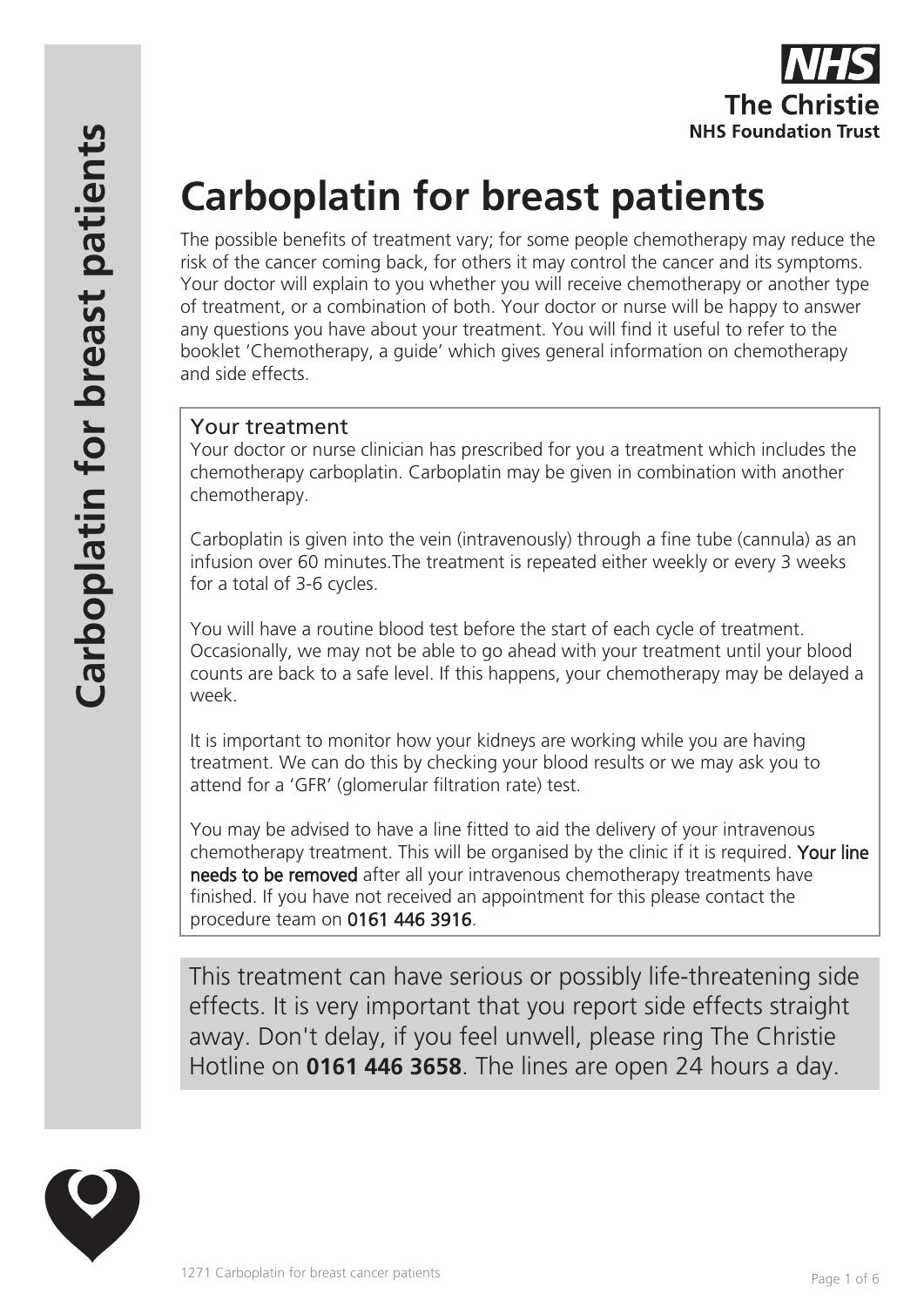# Possible side effects

Chemotherapy can cause many different side effects. Some are more likely to occur than others. Everyone is different and not everyone gets all the side effects. Most side effects are usually temporary, but in some rare cases they can be life-threatening. It is important to tell your hospital doctor or nurse about any side effects so they can be monitored and, where possible, treated.

# • Increased risk of serious infection (!)

You are vulnerable to infection while you are having chemotherapy. Minor infections can become lifethreatening in a matter of hours if left untreated. Symptoms of infection include fever, shivering, sweats, sore throat, diarrhoea, discomfort when you pass urine, cough or breathlessness. We recommend that you use a digital thermometer so you can check your temperature. You can buy one from your local chemist.

#### If you feel unwell, you have symptoms of an infection or your temperature is 37.5ºC or above, or below 36ºC contact The Christie Hotline straight away.

## • Anaemia (low number of red blood cells) (!)

While having this treatment you may become anaemic. This may make you feel tired and breathless. Let your doctor or nurse know if these symptoms are a problem. You may need a blood transfusion.

# Common side effects (more than 1 in 10)

## • Nausea and vomiting (sickness)

The severity of this varies from person to person. Anti-sickness medication may be given along with your chemotherapy to prevent this. You will also be given anti-sickness tablets to take at home. If you continue to feel or be sick, contact your GP or The Christie hotline, because your anti-sickness medication may need to be changed or increased.

#### • Lethargy

Some chemotherapy may make you feel tired and lacking in energy. It can be frustrating when you feel unable to cope with routine tasks. If you do feel tired, take rest and get help with household chores. If necessary, take time off work. Gentle exercise such as walking can be beneficial.

## • Diarrhoea

If this becomes a problem while you are having treatment, anti-diarrhoeal tablets can be bought from a pharmacy or prescribed by your GP for a temporary period until this is resolved. If the problem persists, contact The Christie. Ask the staff for a copy of 'Eating: help yourself' which has some useful ideas about diet when you are having treatment.

## • Constipation

Try to drink plenty of fluids. Report this to your hospital doctor or nurse who can advise you regarding diet and who may prescribe a suitable laxative. Ask the staff for a copy of Eating: help yourself' which has useful ideas about diet when you are having treatment.

#### • Hair thinning

Some hair loss may occur during treatment, including body and facial hair. It is advisable to avoid perms, colours, use of hot brushes and vigorous frequent washing that could increase hair loss. Please remember that this is a temporary side effect and your hair will grow back when your treatment is completed. Very rarely, hair loss may be permanent. If you would like an appointment with the wig service, this can be arranged for you by visiting the cancer information centre. It is a good idea to get your wig before you lose a lot of hair which you can then match to your natural colour. Ask the staff for a copy of the 'Wig fitting service at The Christie'.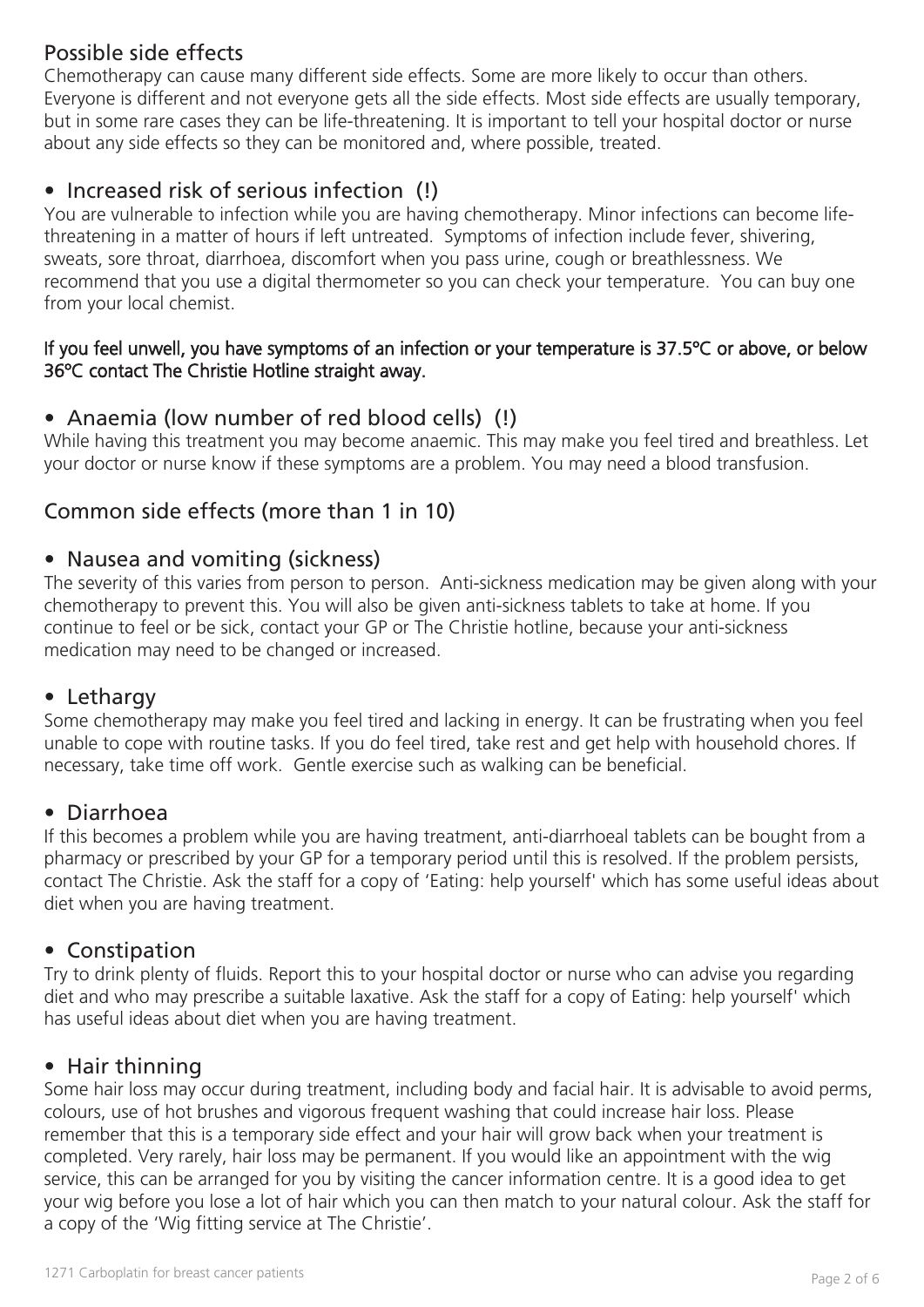The Maggie's Centre runs a Talking Heads hair loss support workshop for anyone who is anticipating or experiencing hair loss (both men and women). These sessions cover the practicalities of hair loss as well as offering support with its emotional impact. Contact Maggie's on 0161 641 4848 or email manchester@maggiescentres.org

# Uncommon side effects (less than 1 in 10)

# • Bruising or bleeding (!)

This treatment can reduce the production of platelets which help the blood clot. Let your doctor know if you have any unexplained bruising or bleeding, such as nosebleeds, bloodspots or rashes on the skin, and bleeding gums. You may need a platelet transfusion.

#### • Kidney function

It is important to monitor how your kidneys are working while you are having treatment. We do this through routine blood tests, or a GFR test (glomerular filtration rate) (most accurate test of kidney function). It is important to drink plenty of fluids (at least 8 cups) the day before and for a few days after chemotherapy.

## Rare side effects

## • Tingling & numbness in the fingers or toes

This is uncommon. It is usually only mild and temporary but it can gradually build up during the treatment course and occasionally become permanent. Please report these symptoms to your doctor on your next hospital visit.

## • Tinnitus & high frequency hearing loss

You may develop tinnitus (ringing in the ears), this sensation should subside when your treatment finishes. High frequency hearing loss can occur with this chemotherapy. Rarely, this may be permanent.

## • Eye disorders

Transient visual disturbances, sometimes including transient sight loss, have been reported rarely. Please tell your doctor if you have any problems.

# Very rare side effects (less than 1 in 1,000)

#### • Breathlessness

Very rarely this chemotherapy can cause inflammation of your lungs. This can make you breathless. Tell your doctor if you develop this problem while you are having this chemotherapy. Stopping the chemotherapy and taking steroids will help.

#### • Immediate allergic reactions (!)

Please ask the staff for help immediately if you notice any of the following: fevers and chills, back pain, shortness of breath, headaches and swelling of the face, these may occur during the time the drug is being given. If this happens, please tell the staff straight away. Your doctor may prescribe further medication that can help to reduce these side effects.

#### • Extravasation

Extravasation is when chemotherapy leaks outside the vein. If you develop redness, soreness or pain at the injection site at any time, please let us know straight away. If you feel pain, tell your doctor or nurse as they can slow the drip to reduce the reaction.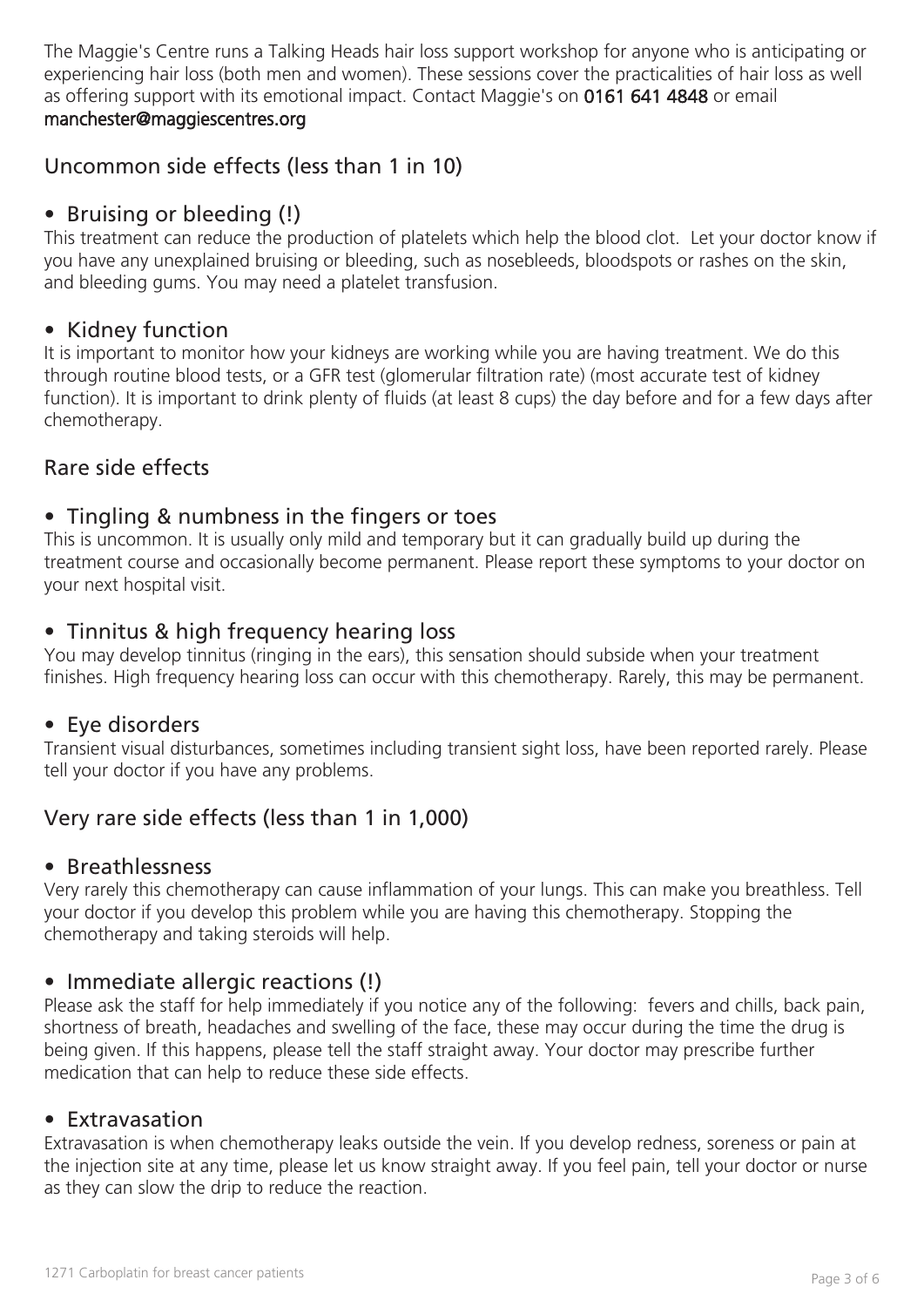# Serious and potentially life threatening side effects

In a small proportion of patients chemotherapy can result in very severe side effects which may rarely result in death. The team caring for you will discuss the risk of these side effects with you.

#### Other medicines

Some medicines can be harmful to take when you are having chemotherapy. Let your doctor know about any medications you are taking, including non–prescribed medicines such as complementary therapies and herbal remedies.

## Sex, contraception and fertility

#### Protecting your partner and contraception:

We recommend that you or your partner use a condom during sexual intercourse while you are having the course of chemotherapy. Chemotherapy is dangerous to unborn babies and this will also protect you and your partner from any chemotherapy drugs that may be present in semen and in the vagina. If you suspect you may be pregnant, please tell your doctor immediately.

#### Fertility:

This chemotherapy may affect your ability to have children. Your doctor or nurse should have discussed this with you. If not, please ask them before you start treatment.

#### Loss of periods:

Due to the effects of chemotherapy on the ovaries, you may find that your periods become irregular or may eventually stop. In younger women this may be temporary, but if you are closer to your menopause, it may be permanent. This will result in hot flushes, sweats and vaginal dryness.

#### Late side effects

Some side effects may become evident only after a number of years. In reaching any decision with you about treatment, the potential benefit you receive from treatment will be weighed against the risks of serious long term side effects to the heart, lungs, kidneys and bone marrow. With some drugs, there is also a small but definite risk of developing another cancer. If any of these problems specifically applies to you, the doctor will discuss these with you and note this on your consent form.

## **Contacts**

If you have any general questions or concerns about your treatment, please ring the area where you are having treatment:

- Administration enquiries 0161 918 7606/7610
- Chemotherapy nurse 0161 918 7171
- Clinical trials unit 0161 918 7663

For advice ring The Christie Hotline on 0161 446 3658 (24 hours)

Your consultant is: .....................................................................

Your hospital number is: ...........................................................

Your key worker is: ....................................................................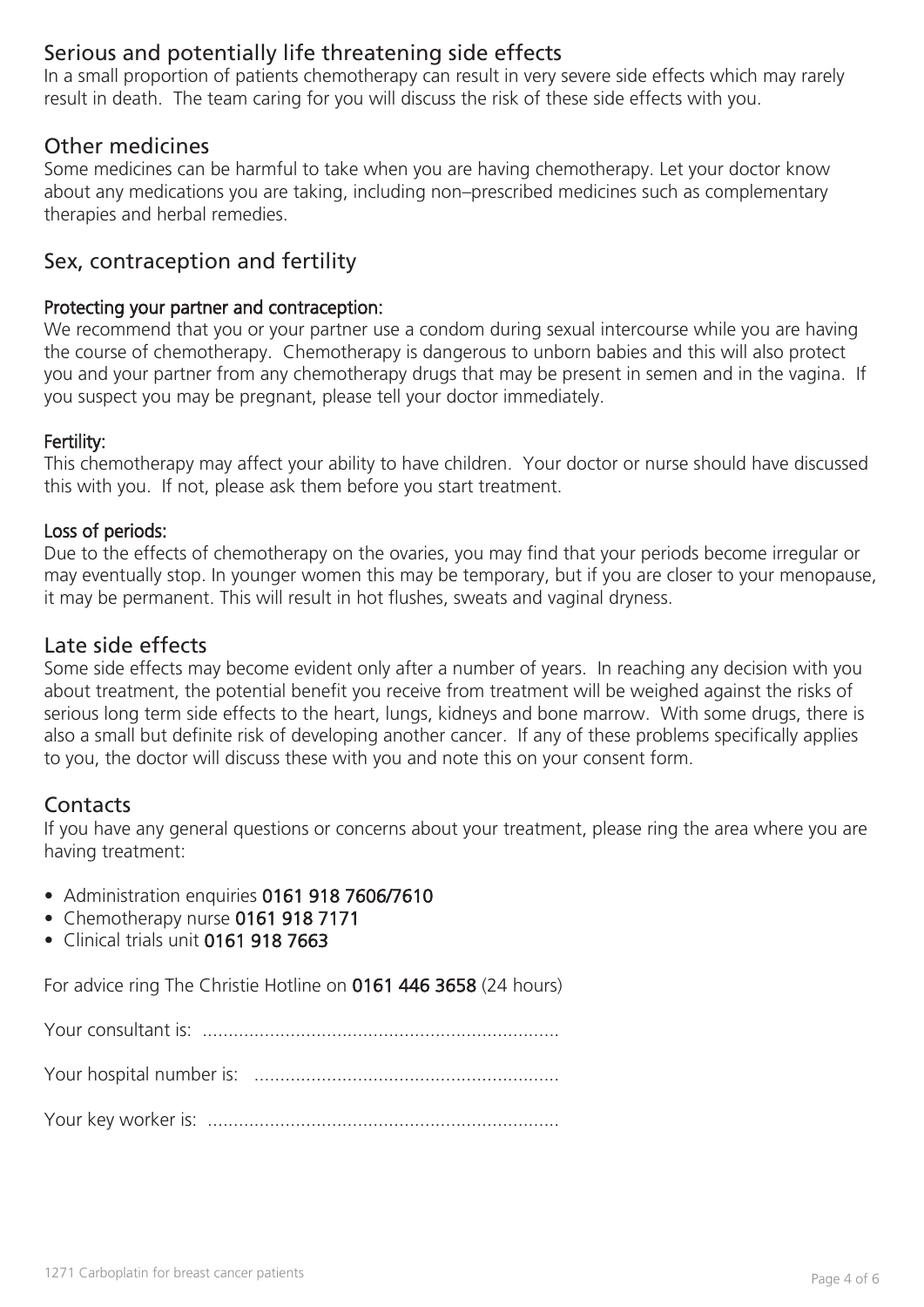Notes: